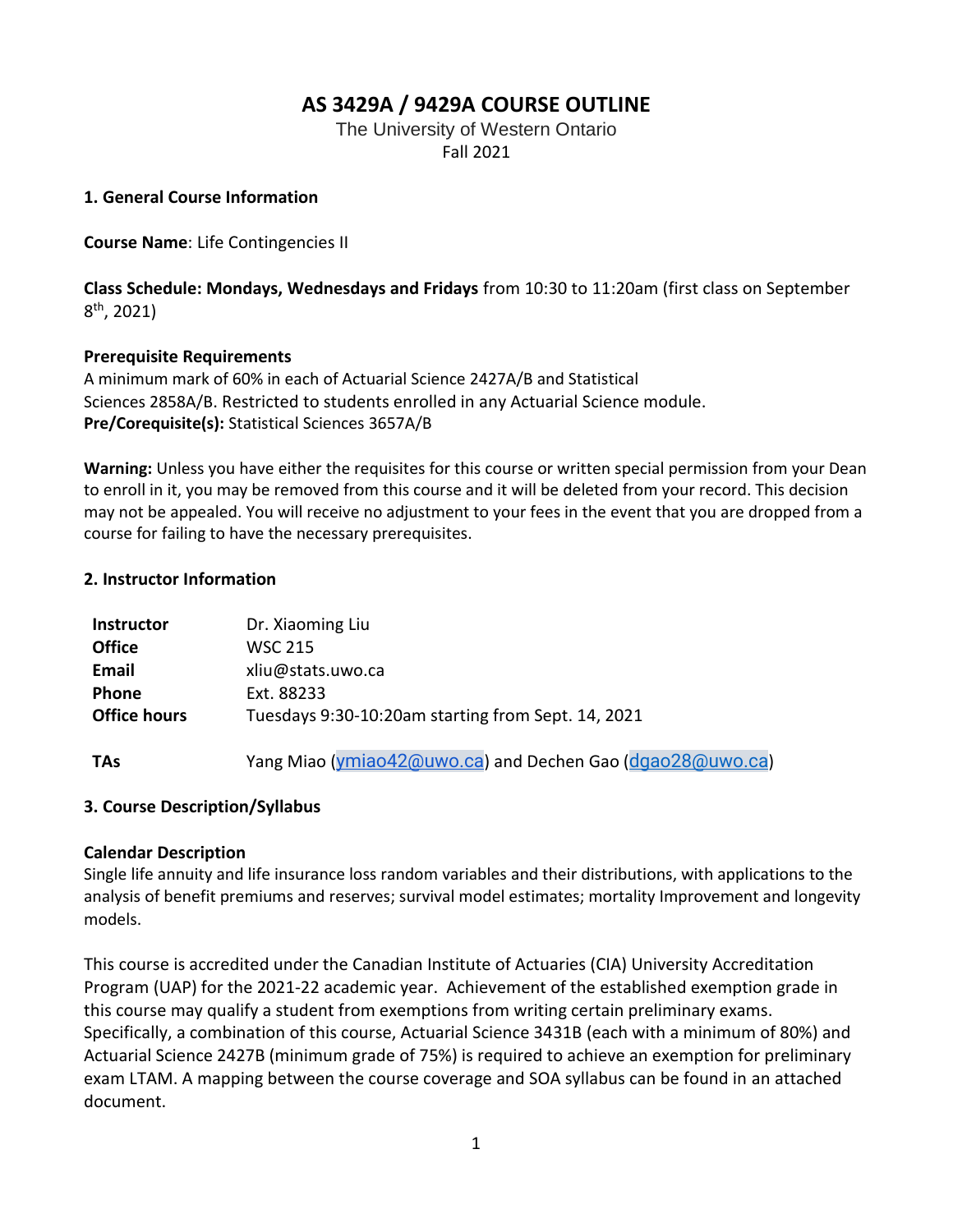Classes begin: September 8, 2021; Reading Week: November 1–7, 2021; Classes end: December 8, 2021

#### **Contingency plan for an in-person class pivoting to 100% online learning**

In the event of a COVID-19 resurgence during the course that necessitates the course delivery moving away from face-to-face interaction, all remaining course content will be delivered entirely online, either synchronously (i.e., at the times indicated in the timetable) or asynchronously (e.g., posted on OWL for students to view at their convenience). The grading scheme will **not** change. Any remaining assessments will also be conducted online as determined by the course instructor.

#### **4. Course Materials**

**Textbook:** *Actuarial Mathematics for Life Contingent Risks (AMLCR)* by Dickson, C.M.D., Hardy, M.R., and Waters, H.R., **2020, 3 rd Edition.** 

- o Chapters 6 and 7 (excluding 6.10, 7.3.5, 7.6, 7.7, 7.10)
- o Chapter 18 (18.1-18.4) and 19

A solutions manual for the *AMLCR* text has been published and can be purchased online from Amazon.

Students are responsible for checking the course OWL site (http://owl.uwo.ca) on a regular basis for news and updates. This is the primary method by which information will be disseminated to all students in the class.

All course material will be posted to OWL: http://owl.uwo.ca.

If students need assistance with the course OWL site, they can seek support on the OWL Help page. Alternatively, they can contact the Western Technology Services Helpdesk. They can be contacted by phone at 519-661-3800 or ext. 83800.

#### **Technical Requirements**

In the case of having to move the course to online platform, I will use Zoom to conduct synchronous online lectures, and OneNote's Class Notebook to give lecture demonstrations. Should that happen, detailed instruction on how to install and use OneNote will be provided via the OWL coursesite.

In order to effectively participate online classes and office hours through Zoom, students need to have a stable internet connection and computer with working microphone and/or webcam. A digital pen that allows you to write on your computer screen will be very convenient thus desirable to have.

#### **5. Methods of Evaluation**

The overall course grade will be calculated as listed below: Assignments (2 questions per week roughly, 20 questions in total) 10% Quizzes (2) 36% (18% of each quiz)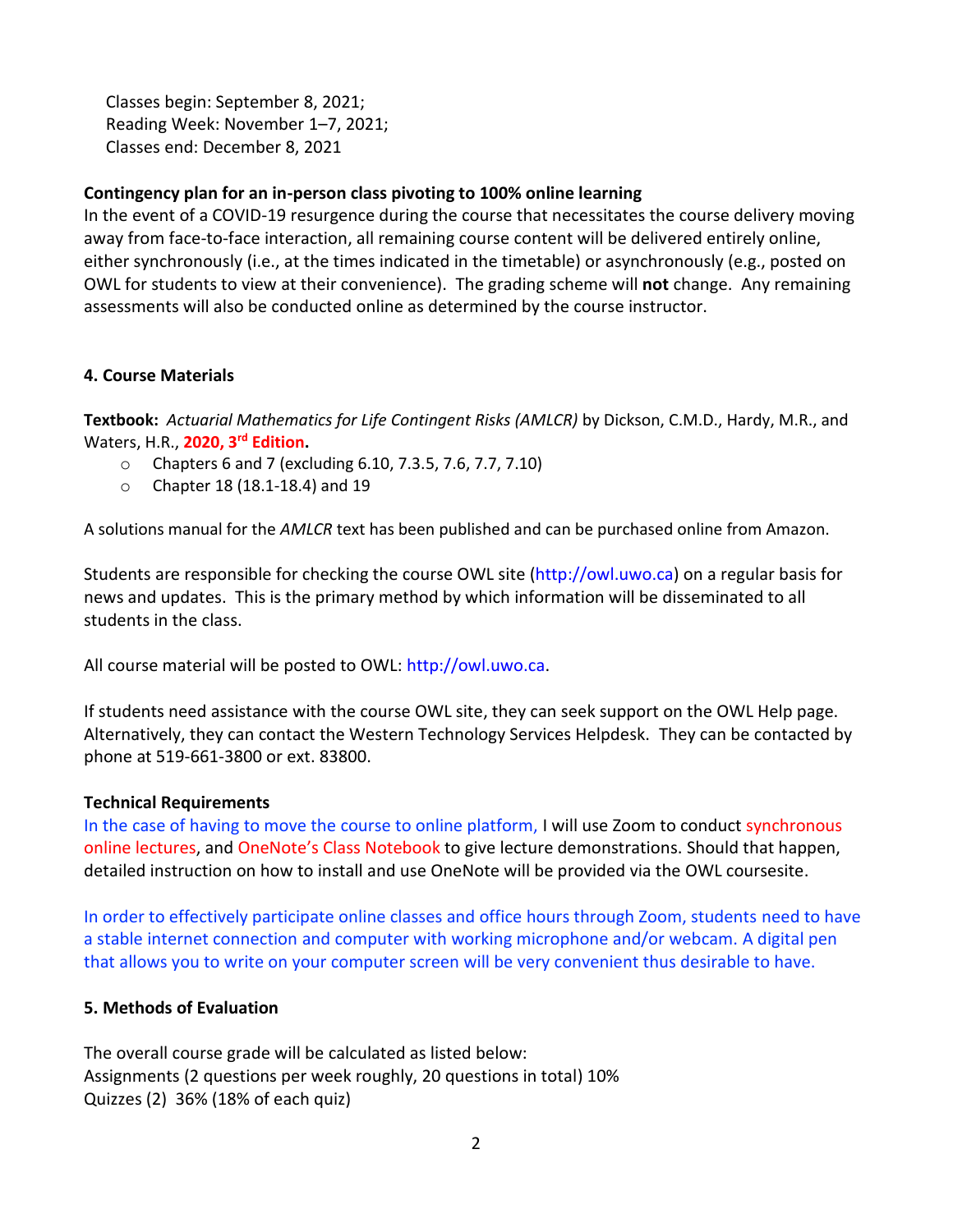Projects (3) 9% (comprehensive questions will be assigned to groups and given one week to complete. Due dates and times are now scheduled as the midnight 12:00am of Oct. 6<sup>th</sup>, Nov. 10<sup>th</sup> and Dec. 3<sup>rd</sup>). Final Exam 45%

#### **Note: For students from AS9429, you will receive different questions for projects and need to work on the projects individually.**

**Two in-class quizzes are scheduled on Oct. 15 (Friday) and Nov 17 (Wednesday)** tentatively, subject to the Exam Central's confirmation**. Quizzes and final exam are proctored and closed book evaluation.**

Students should contact the instructor **within two weeks of starting date of the Fall term if they find a conflict with the provided scheduled above**. There will be no possibility if the conflicts are not mentioned before **September 22, 2021**.

#### **There will be no make-up for quizzes. Should students have approved academic consideration for absence of any quizzes or SRA, the weight will be shifted to other proctored evaluations.**

There will be **a three-hour final exam** during the final examination period (to be scheduled by the Office of the Registrar).

## **6. Accommodation and Accessibility**

#### **Accommodation Policies**

Students with disabilities work with Accessible Education (formerly SSD) which provides recommendations for accommodation based on medical documentation or psychological and cognitive testing. The Academic Accommodation for Students with Disabilities policy can be found at: [https://www.uwo.ca/univsec/pdf/academic\\_policies/appeals/Academic Accommodation\\_disabilities.pdf](about:blank)

#### **Academic Consideration for Student Absence**

Students will have up to two (2) opportunities during the regular academic year to use an on-line portal to self-report an absence during the semester, provided the following conditions are met: the absence is no more than 48 hours in duration, and the assessment for which consideration is being sought is worth 30% or less of the student's final grade. Students are expected to contact their instructors within 24 hours of the end of the period of the self-reported absence, unless noted on the syllabus. Students are not able to use the self-reporting option in the following circumstances:

- for exams scheduled by the Office of the Registrar (e.g., December and April exams)
- absence of a duration greater than 48 hours,
- assessments worth more than 30% of the student's final grade,
- if a student has already used the self-reporting portal twice during the academic year

If the conditions for a Self-Reported Absence are *not* met, students will need to provide a Student Medical Certificate if the absence is medical, or provide appropriate documentation if there are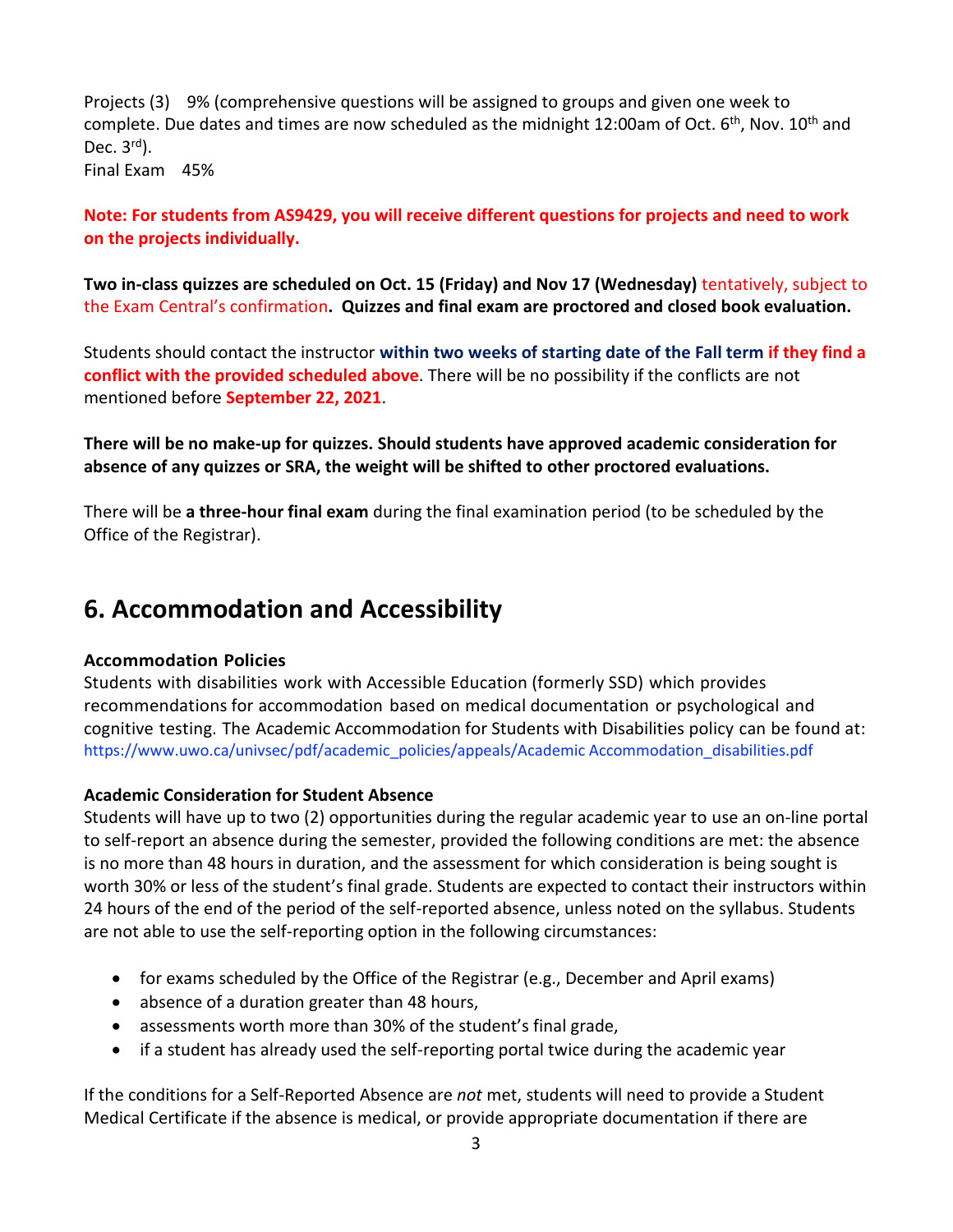compassionate grounds for the absence in question. Students are encouraged to contact their Faculty academic counselling office to obtain more information about the relevant documentation.

Students should also note that individual instructors are not permitted to receive documentation directly from a student, whether in support of an application for consideration on medical grounds, or for other reasons. **All documentation required for absences that are not covered by the Self-Reported Absence Policy must be submitted to the Academic Counselling office of a student's Home Faculty.**

For policy on Academic Consideration for Student Absences - Undergraduate Students in First Entry Programs, see:

[https://www.uwo.ca/univsec/pdf/academic\\_policies/appeals/Academic\\_Consideration\\_for\\_absences.pdf](about:blank) and for the Student Medical Certificate (SMC), see: [http://www.uwo.ca/univsec/pdf/academic\\_policies/appeals/medicalform.pdf](about:blank) 

#### **Religious Accommodation**

Students should consult the University's list of recognized religious holidays, and should give reasonable notice in writing, prior to the holiday, to the Instructor and an Academic Counsellor if their course requirements will be affected by a religious observance. Additional information is given in the Western Multicultural Calendar:

[https://multiculturalcalendar.com/ecal/index.php?s=c-univwo](about:blank) 

You may also be eligible to write the Special Exam if you are in a "Multiple Exam Situation" (see [http://www.registrar.uwo.ca/examinations/exam\\_schedule.html\)](about:blank).

If a student fails to write a scheduled Special Examination, the date of the next Special Examination (if granted) normally will be the scheduled date for the final exam the next time this course is offered. The maximum course load for that term will be reduced by the credit of the course(s) for which the final examination has been deferred. See Academic Calendar for details (under [Special Examinations\)](about:blank#SubHeading_70).

## **7. Academic Policies**

The website for Registrarial Services is [http://www.registrar.uwo.ca](about:blank).

In accordance with policy, [http://www.uwo.ca/its/identity/activatenonstudent.html](about:blank), the centrally administered e-mail account provided to students will be considered the individual's official university e-mail address. It is the responsibility of the account holder to ensure that e-mail received from the University at his/her official university address is attended to in a timely manner.

**Scholastic offences** are taken seriously and students are directed to read the appropriate policy, specifically, the definition of what constitutes a Scholastic Offence, at the following Web site: [http://www.uwo.ca/univsec/pdf/academic\\_policies/appeals/scholastic\\_discipline\\_undergrad.pdf](about:blank).